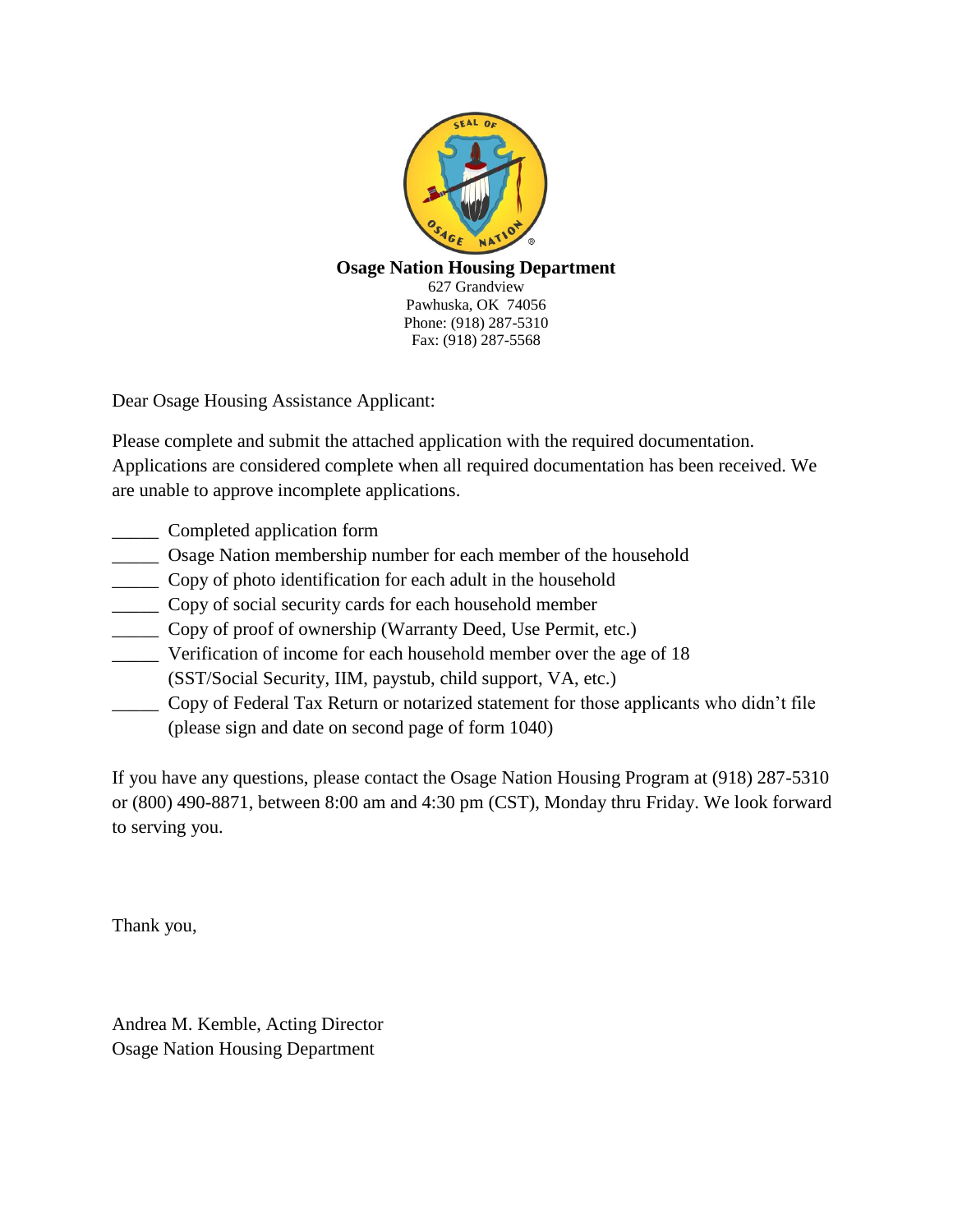## **OSAGE NATION HOUSING ASSISTANCE APPLICATION**

### **I.** Applicant Information

| Name:             | Last   | First |       | MI  | Date:                    |
|-------------------|--------|-------|-------|-----|--------------------------|
|                   |        |       |       |     |                          |
| Physical Address: | Street | City  | State | Zip | Phone:                   |
|                   |        |       |       |     |                          |
| Mailing Address:  | Street | City  | State | Zip | Osage Membership number: |
|                   |        |       |       |     |                          |
| Email Address:    |        |       |       |     | Date of birth:           |
|                   |        |       |       |     |                          |

Have you received housing assistance from any Department of Housing and Urban Development (HUD) program, administered by the Osage Nation Housing Program as a Housing Improvement Program (HIP), administered by the Bureau of Indian Affairs (BIA)?

No No Nes If yes, please give date, recipient's name, and the location of the house for which the assistance was provided:

\_\_\_\_\_\_\_\_\_\_\_\_\_\_\_\_\_\_\_\_\_\_\_\_\_\_\_\_\_\_\_\_\_\_\_\_\_\_\_\_\_\_\_\_\_\_\_\_\_\_\_\_\_\_\_\_\_\_\_\_\_\_\_\_\_\_\_\_\_\_\_\_\_\_\_\_\_\_ \_\_\_\_\_\_\_\_\_\_\_\_\_\_\_\_\_\_\_\_\_\_\_\_\_\_\_\_\_\_\_\_\_\_\_\_\_\_\_\_\_\_\_\_\_\_\_\_\_\_\_\_\_\_\_\_\_\_\_\_\_\_\_\_\_\_\_\_\_\_\_\_\_\_\_\_\_\_ \_\_\_\_\_\_\_\_\_\_\_\_\_\_\_\_\_\_\_\_\_\_\_\_\_\_\_\_\_\_\_\_\_\_\_\_\_\_\_\_\_\_\_\_\_\_\_\_\_\_\_\_\_\_\_\_\_\_\_\_\_\_\_\_\_\_\_\_\_\_\_\_\_\_\_\_\_\_

Do you own 100% interest in this home?

Yes No

If no, please fill out below

Name of owner

Does anyone in your household have a sever health problem, handicap or permanently disabled? No Samples 2013 Mo September 18, 2013 Mo September 2014 Mo September 2014 Mo September 2014 Mo September 2014 Mo September 2014 Mo September 2014 Mo September 2014 Mo September 2014 Mo September 2014 Mo September 2014 Mo S \_\_\_\_\_\_\_\_\_\_\_\_\_\_\_\_\_\_\_\_\_\_\_\_\_\_\_\_\_\_\_\_\_\_\_\_\_\_\_\_\_\_\_\_\_\_\_\_\_\_\_\_\_\_\_\_\_\_\_\_\_\_\_\_\_\_\_\_\_\_\_\_\_\_\_\_\_\_

\_\_\_\_\_\_\_\_\_\_\_\_\_\_\_\_\_\_\_\_\_\_\_\_\_\_\_\_\_\_\_\_\_\_\_\_\_\_\_\_\_\_\_\_\_\_\_\_\_\_\_\_\_\_\_\_\_\_\_\_\_\_\_\_\_\_\_\_\_\_\_\_\_\_\_\_\_\_

*\*\* You must verify this condition through two independent sources such as a Social Security or Veterans' Affairs determination of disability, and/or physician's certification.*

#### **II.** Household Data

| Name | Date of birth | Social Security # | Relationship | Membership # |
|------|---------------|-------------------|--------------|--------------|
|      |               |                   | Self         |              |
|      |               |                   |              |              |
|      |               |                   |              |              |
|      |               |                   |              |              |
|      |               |                   |              |              |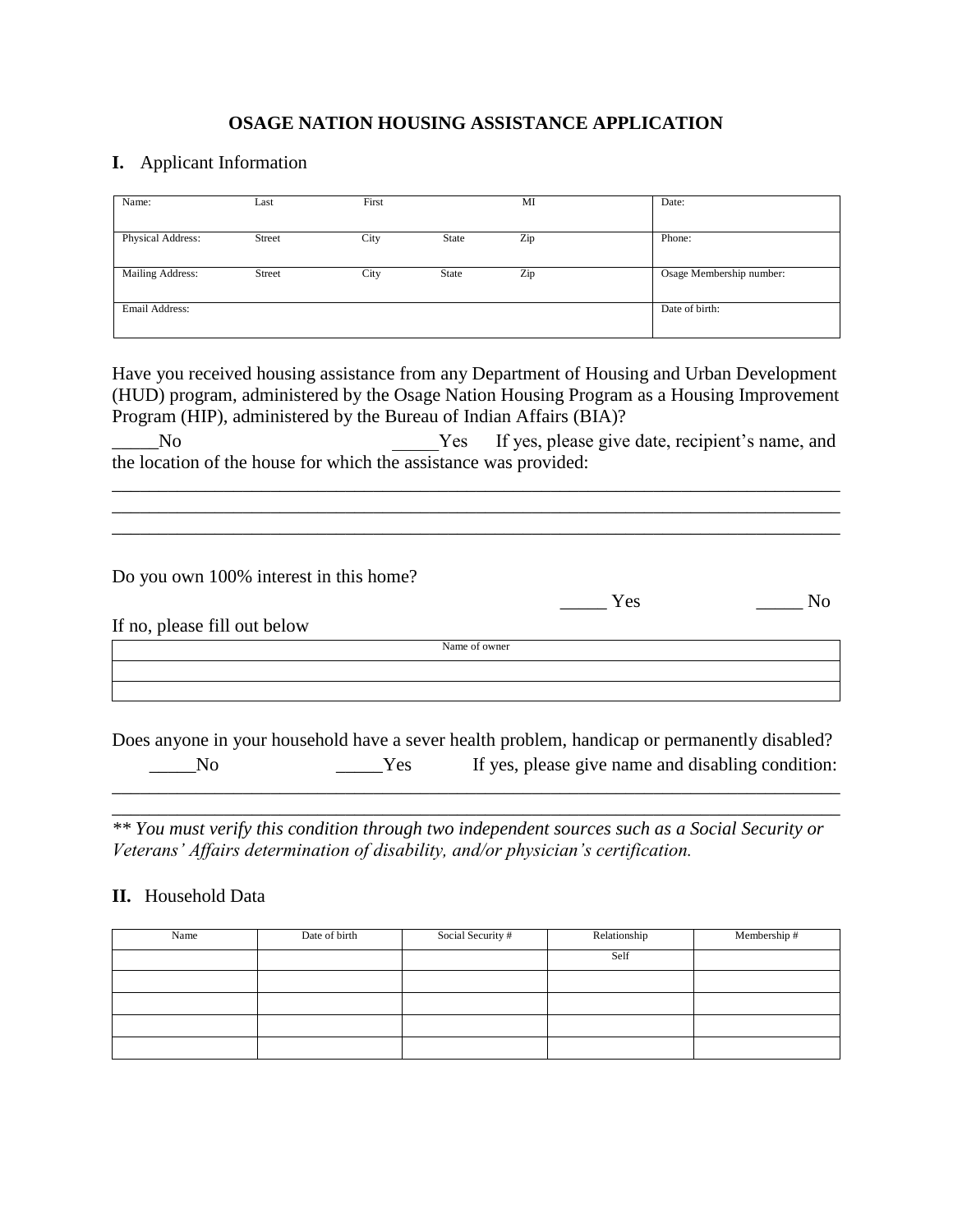List all earned income

| Name | Annual Earned Income | Source of Income |
|------|----------------------|------------------|
|      |                      |                  |
|      |                      |                  |
|      |                      |                  |
|      |                      |                  |
|      |                      |                  |

Total Earned Income  $\sim$ 

List all non-earned income

| Supplemental Security Income (SSI) | /month |
|------------------------------------|--------|
| Social Security                    | /month |
| AFDC/TANF                          | /month |
| Unemployment                       | /month |
| Child Support                      | /month |
| Headright/restricted land          | /month |

\_\_\_\_\_\_\_\_\_\_\_\_\_\_\_\_\_\_\_\_\_\_\_\_\_\_\_\_\_\_\_\_\_\_\_\_\_\_\_\_\_\_\_\_\_\_\_\_\_\_\_\_\_\_\_\_\_\_\_\_\_\_\_\_\_\_\_\_\_\_\_\_\_\_\_\_\_\_ \_\_\_\_\_\_\_\_\_\_\_\_\_\_\_\_\_\_\_\_\_\_\_\_\_\_\_\_\_\_\_\_\_\_\_\_\_\_\_\_\_\_\_\_\_\_\_\_\_\_\_\_\_\_\_\_\_\_\_\_\_\_\_\_\_\_\_\_\_\_\_\_\_\_\_\_\_\_ \_\_\_\_\_\_\_\_\_\_\_\_\_\_\_\_\_\_\_\_\_\_\_\_\_\_\_\_\_\_\_\_\_\_\_\_\_\_\_\_\_\_\_\_\_\_\_\_\_\_\_\_\_\_\_\_\_\_\_\_\_\_\_\_\_\_\_\_\_\_\_\_\_\_\_\_\_\_ \_\_\_\_\_\_\_\_\_\_\_\_\_\_\_\_\_\_\_\_\_\_\_\_\_\_\_\_\_\_\_\_\_\_\_\_\_\_\_\_\_\_\_\_\_\_\_\_\_\_\_\_\_\_\_\_\_\_\_\_\_\_\_\_\_\_\_\_\_\_\_\_\_\_\_\_\_\_ \_\_\_\_\_\_\_\_\_\_\_\_\_\_\_\_\_\_\_\_\_\_\_\_\_\_\_\_\_\_\_\_\_\_\_\_\_\_\_\_\_\_\_\_\_\_\_\_\_\_\_\_\_\_\_\_\_\_\_\_\_\_\_\_\_\_\_\_\_\_\_\_\_\_\_\_\_\_ \_\_\_\_\_\_\_\_\_\_\_\_\_\_\_\_\_\_\_\_\_\_\_\_\_\_\_\_\_\_\_\_\_\_\_\_\_\_\_\_\_\_\_\_\_\_\_\_\_\_\_\_\_\_\_\_\_\_\_\_\_\_\_\_\_\_\_\_\_\_\_\_\_\_\_\_\_\_ \_\_\_\_\_\_\_\_\_\_\_\_\_\_\_\_\_\_\_\_\_\_\_\_\_\_\_\_\_\_\_\_\_\_\_\_\_\_\_\_\_\_\_\_\_\_\_\_\_\_\_\_\_\_\_\_\_\_\_\_\_\_\_\_\_\_\_\_\_\_\_\_\_\_\_\_\_\_ \_\_\_\_\_\_\_\_\_\_\_\_\_\_\_\_\_\_\_\_\_\_\_\_\_\_\_\_\_\_\_\_\_\_\_\_\_\_\_\_\_\_\_\_\_\_\_\_\_\_\_\_\_\_\_\_\_\_\_\_\_\_\_\_\_\_\_\_\_\_\_\_\_\_\_\_\_\_ \_\_\_\_\_\_\_\_\_\_\_\_\_\_\_\_\_\_\_\_\_\_\_\_\_\_\_\_\_\_\_\_\_\_\_\_\_\_\_\_\_\_\_\_\_\_\_\_\_\_\_\_\_\_\_\_\_\_\_\_\_\_\_\_\_\_\_\_\_\_\_\_\_\_\_\_\_\_

#### Total combined annual income (earned + unearned)  $\quad \$

**III.** HOUSING INFORMATION

List the conditions of our home that require rehabilitation. Please provide details.

## **IV.** APPLICANT CERTIFICATIONS

*Please read these certifications carefully before signing. Certifications must be signed in ink.*

I certify that all of the answers given are true, complete and correct to the best of my knowledge and belief, and they are made in good faith. This certification is made with the knowledge that the information will be used to determine eligibility to receive financial assistance, and that false or misleading statements may constitute a violation of Federal and/or Osage Nation law, and that I may be subject to prosecution.